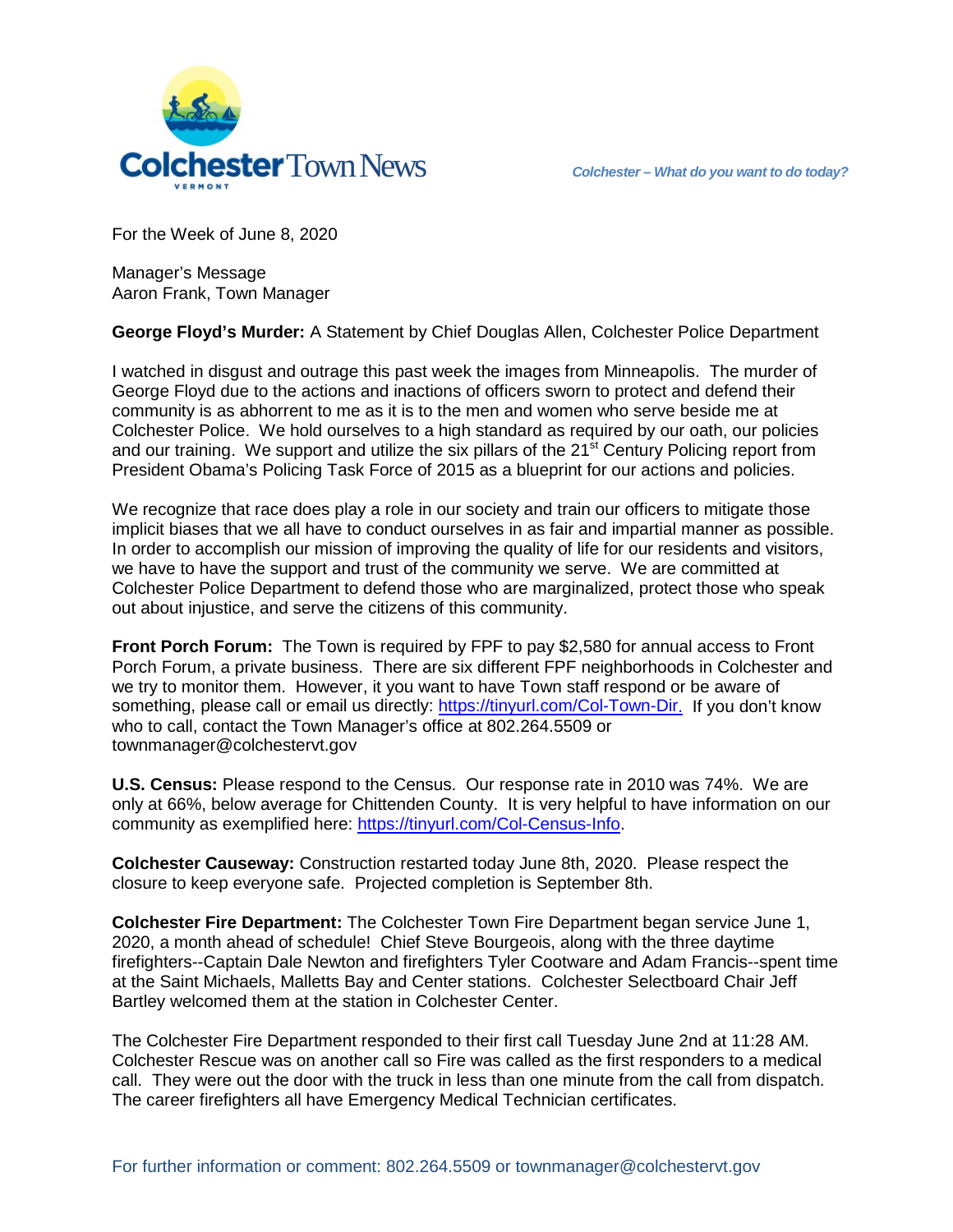

Saturday June  $6<sup>th</sup>$  the career staff responded to a structure fire on Lupine Drive along with volunteers from the Malletts Bay, Colchester, and Saint Michaels Fire Departments. Everyone worked very well together confining the fire and no one was hurt.

## **COVID INFO**

**Protest Safely:** Health officials reminded Vermonters who engage in public protests and other civic activities to minimize the risk of spreading the virus by taking the same COVID-19 safety precautions as with any other gathering.

We understand and support the importance of making your voices heard in protest of injustices. While you are out, please wear a face covering or mask and as much as possible, maintain 6 foot distance between yourself and others. If you're sick, take action from home.

**Town Fiscal Impact:** In addition to extra expenses related to COVID-19, the Town's Parks and Recreation department has refunded \$95,000 in summer programs and event fees.

**Emotional and Mental Health:** Feeling anxious, confused, overwhelmed or powerless is common during an infectious disease outbreak. If you or someone you know is in crisis or needs emotional support, help is available 24/7:

- [First Call For Chittenden County](https://howardcenter.org/first-call-for-chittenden-county/) Serving clients and the community regardless of age or diagnosis. Trained staff is available anytime, regardless of the type of service. Call for phone support, crisis intervention and assessment, referrals to appropriate services, and connection to follow-up care. 802-488-7777
- Call the National Suicide Prevention Lifeline at 1-800-273-8255
- Text VT to 741741 to talk with someone at the Crisis Text Line.

**Traveling:** The Health Department's [new travel web page](https://www.healthvermont.gov/response/coronavirus-covid-19/traveling-vermont) provides travel-related guidance.

The Governor is allowing travel without quarantine restrictions to and from the counties of Maine, New Hampshire, Massachusetts, Rhode Island, Connecticut and New York with 400 or fewer active cases of COVID-19 per million—Aqua colored in the second link below. Vermonters must remember to follow any travel restrictions and quarantine requirements for the states they plan to visit as this is not a reciprocal agreement.

Travelers, including Vermonters, that visit or are from a quarantine county (yellow or red) or a county outside of New England must still quarantine for 14-days upon entrance into Vermont or quarantine for at least seven days upon entrance into Vermont AND then after the seventh day, take a COVID-19 test and receive negative results. This can take a couple days to a week and may or may not decrease your quarantine time.

[https://governor.vermont.gov/sites/scott/files/documents/ADDENDUM%2017%20TO%20EXEC](https://governor.vermont.gov/sites/scott/files/documents/ADDENDUM%2017%20TO%20EXECUTIVE%20ORDER%2001-20.pdf) [UTIVE%20ORDER%2001-20.pdf](https://governor.vermont.gov/sites/scott/files/documents/ADDENDUM%2017%20TO%20EXECUTIVE%20ORDER%2001-20.pdf)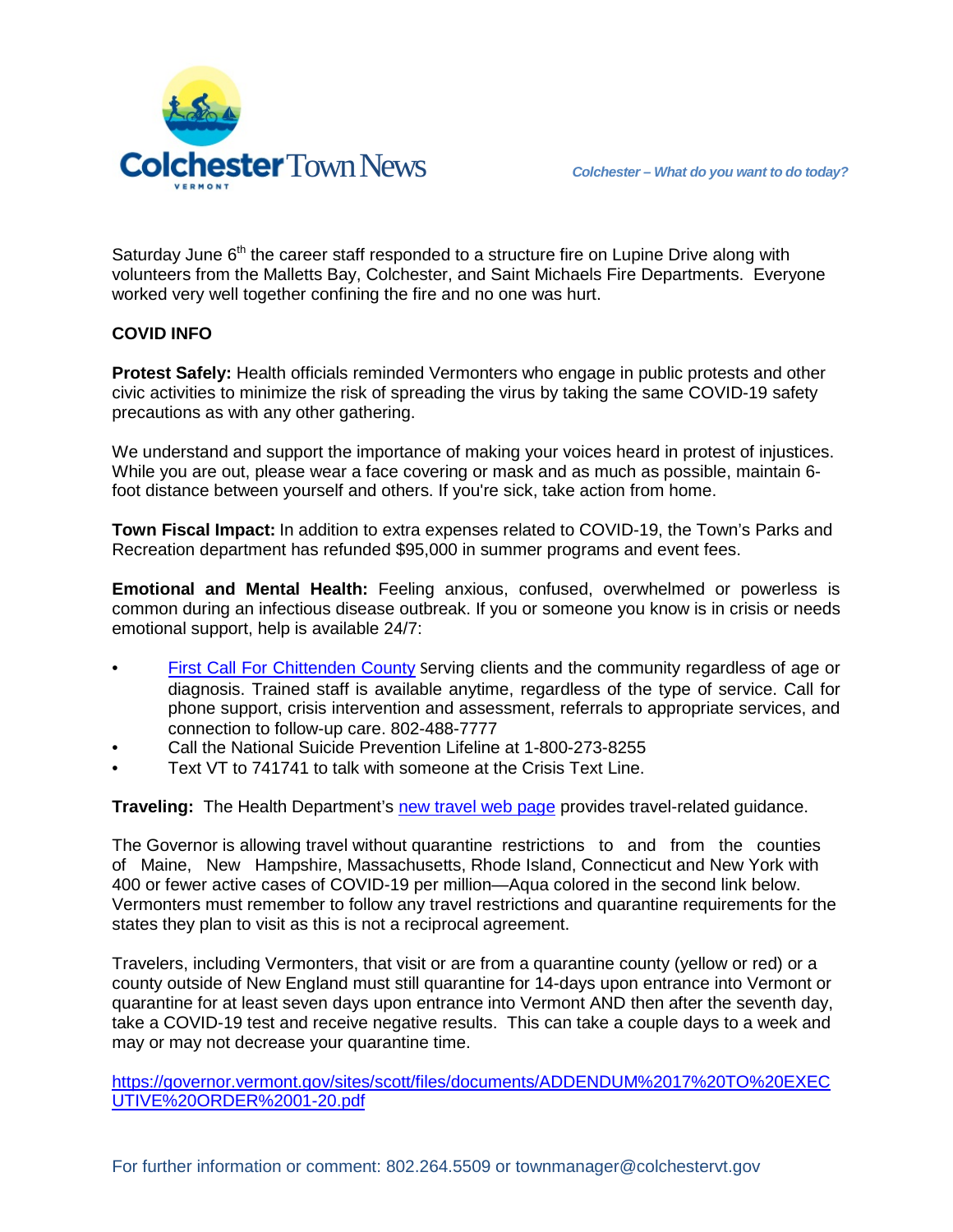

<https://accd.vermont.gov/covid-19/restart/cross-state-travel>

<https://humanresources.vermont.gov/popups>

For more about the Town Manager's Office, visit<http://colchestervt.gov/manager> or call 264-5509.

Office of the Town Clerk | Treasurer Julie Graeter

The Town Clerk staff is handling most services online, over the phone and via mail. We are available by prior business day appointment.

With the extension of the income tax filing deadlines for the State of Vermont, the Homestead Declaration and Property Tax Credit also has a deadline of July 15<sup>th</sup>. For more information about filing with the VT Dept. of Taxes, including an instructional slide show, go to [https://colchestervt.gov/3240/Homestead-Declarations-and-Property-Tax-.](https://colchestervt.gov/3240/Homestead-Declarations-and-Property-Tax-)

The Town Clerk's Office is looking for Election Day volunteers for the August VT State Primary and the November VT General Election. For more information I can be reached at 264-5521 or igraeter@colchestervt.gov.

For more about the Town Clerk's Office visit <http://colchestervt.gov/townclerk> or call 264-5520.

Burnham Memorial Library Kelly McCagg, Director

The warmer temperatures and longer days mean summer is right around the corner. The season has never been more welcomed.

**Thank You:** We want to thank the Parks Department for mulching our garden beds and mowing and trimming the Village green. Our dedicated gardening volunteers are keeping the weeds under control, have planted both perennials and annuals, and are visiting regularly to water our newest additions. Thank you all for your continued care. Seeing our grounds so well maintained makes coming to work a pleasure.

**Annual Book Sale:** Due to recent events this year's book sale has been cancelled. However, the Friends will be selling books every Saturday, weather permitting, on the Library Lawn from 10-1. They ask shoppers to respect physical distancing and encourage the wearing the face coverings.